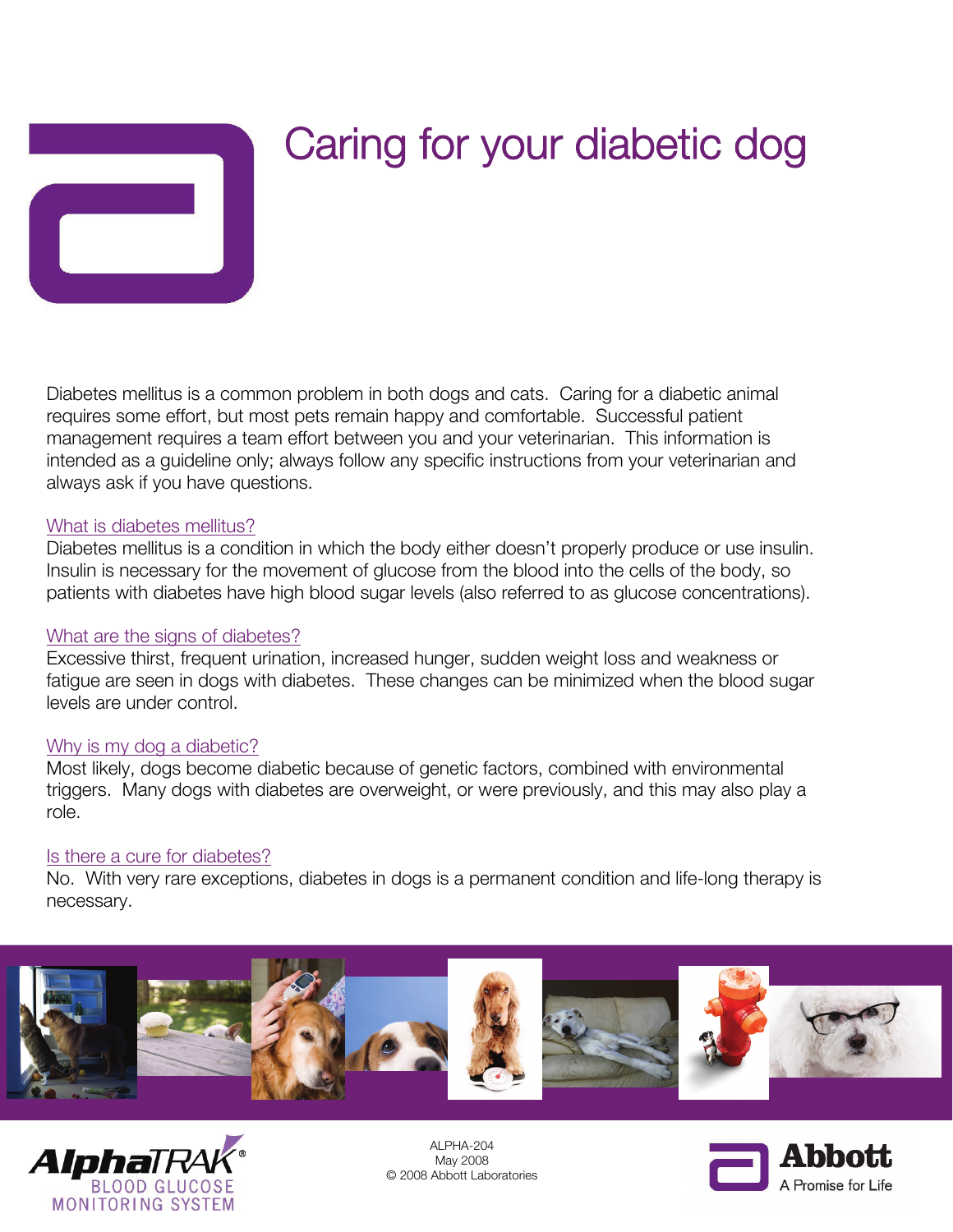## Will my dog need insulin?

Yes. Most diabetic dogs are insulin dependent, which means that they need regular insulin injections to control sugar levels.

## What does the insulin do?

Insulin moves glucose from the blood into the cells. Glucose is an essential fuel for most of the tissues in the body, and without insulin, cell metabolism is severely compromised. So, insulin causes blood glucose levels to move down. Insulin needs to be dosed very carefully, as too much insulin will cause dangerous hypoglycemia (low blood sugar).

## How do I give insulin?

Your veterinary team will show you exactly how to give insulin injections, but it's really very simple. The insulin dose is pulled up into a special syringe, and injected under the skin. Most people find it easiest to inject between the shoulder blades or along the back.

## Do the insulin injections hurt?

Insulin syringes have very small needles, and usually dogs do not notice the injection. It can help to distract your dog with a treat or toy when you give the injection, and be sure to offer lots of praise afterwards.

# Why do I need to check glucose levels at home?

Firstly, information collected at home is a reflection of what's happening day to day in your dog's normal living environment. Your veterinarian can use the values you provide to adjust insulin therapy more appropriately. Secondly, if your pet seems unwell, you can quickly determine if blood sugar levels are dangerously high or low. Low blood sugar (which means that too much insulin is present) can cause weakness, seizures and even death.

#### How do I check the glucose?

One way is with the AlphaTRAK® Blood Glucose Monitoring System. It just takes one drop of blood to measure blood glucose. A lancet can be used to easily collect a sample from the ear tip, lip, paw pad or leg callus and then simply hold the test strip against the blood drop. The blood is quickly drawn into the test strip, and the AlphaTRAK meter does the rest. The AlphaTRAK unit is a portable blood glucose monitor validated and calibrated for dogs and cats, and displays a measurement in just a few seconds. The AlphaTRAK Instructional Video provided will show you exactly what to do. If you need further information, you can also visit www.alphatrakmeter.com for more suggestions.



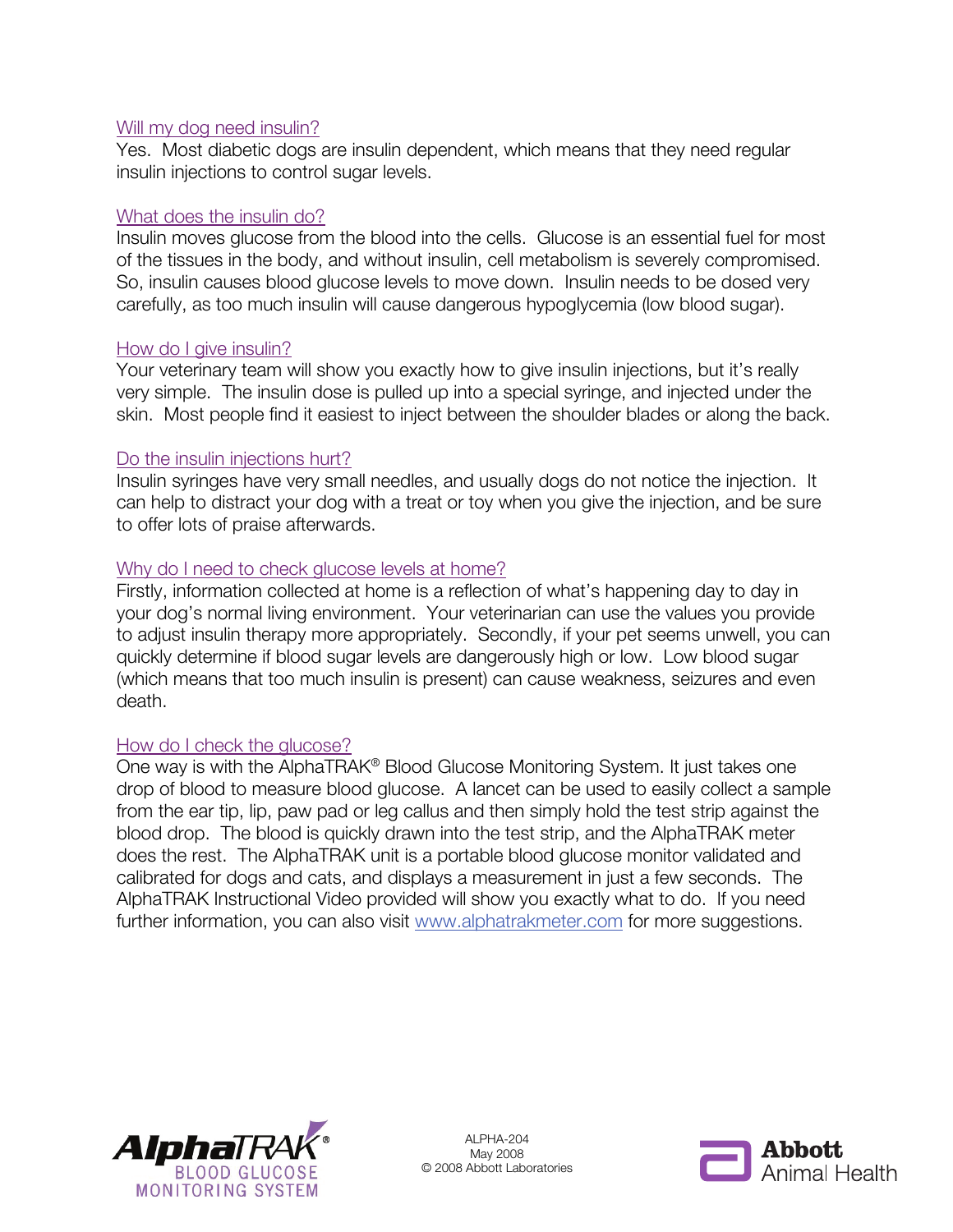# How often should I check blood glucose levels?

Your veterinarian will give you specific instructions on when to check sugar levels. However, it is always a good idea to check sugar levels if

- Your dog seems weak or confused these can be signs of low blood sugar
- Your dog doesn't want to eat
- You gave insulin as usual but your dog vomited his food
- You notice a sudden increase in thirst or urination

Your veterinarian may recommend a routine glucose curve every 4-6 weeks, or approximately 7 days after a change in insulin dose.

# What is a glucose curve?

This is a series of measurements, generally taken every 2 hours, over the course of a day. Your veterinarian will provide specific instructions and use this information to see if the insulin dose is appropriate.

# What is a normal blood glucose concentration?

The healthy glucose concentrations in your dog should be determined by your veterinarian. The targeted glucose range for diabetic dogs is usually somewhat higher than healthy dogs to prevent problems associated with insulin induced hypoglycemia (low blood sugar levels).

# Should I give more insulin if the glucose is high?

If you suspect hypoglycemia, contact your veterinarian. Never increase your dog's insulin dose or give an extra dose unless your veterinarian tells you to do so. If you measure glucose and it's high (your veterinarian will determine this value), make a note of the time of day and update your veterinarian. As long as your dog is eating and alert, a high blood sugar level is not an emergency.

# What should I do if the glucose is low?

If the glucose is low (your veterinarian will determine this value), offer your dog something to eat immediately. Canned food is a good choice, as it is tasty and contains simple carbohydrates which are quickly absorbed and raise the blood sugar. Recheck the glucose level in 30 minutes, to be sure it's moving up. If your dog is confused or doesn't want to eat, rub maple syrup or dextrose syrup over the gums. The sugar in syrup gets to the blood stream almost immediately. Your dog may also need intravenous glucose, so call your veterinarian and let them know what's going on.

# Should I reduce the insulin dose if the glucose level is below 65 mg/dl<sup>1</sup>?

In general, the insulin dose should be decreased if hypoglycemia is confirmed. However, it is important to talk to your veterinarian and get his or her advice, as every pet is different. Low blood sugar (from too much insulin) is much more dangerous than high sugar levels.